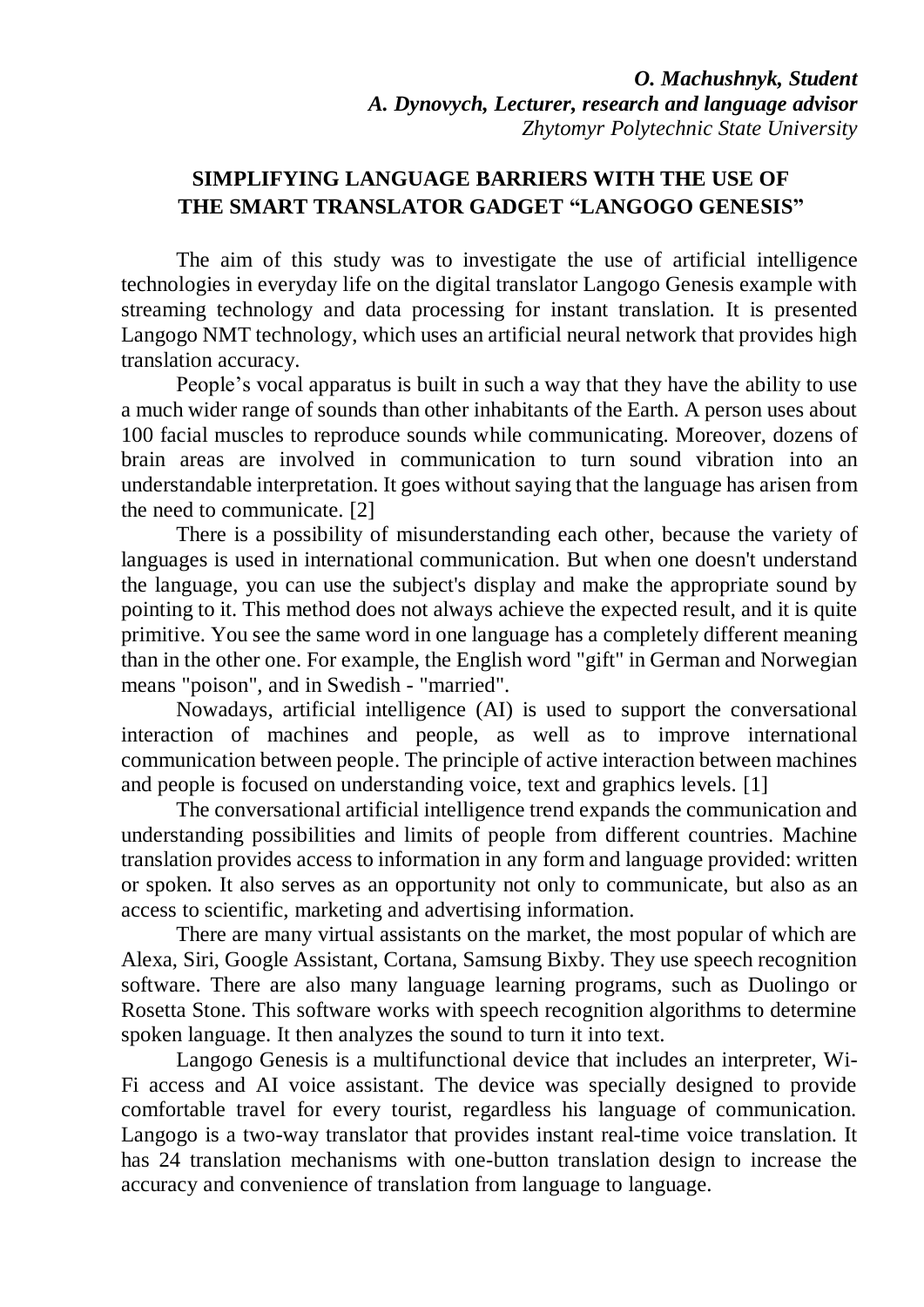Langogo is not only a travel translator, but also a convenient tool in the business world and education. It has integrated advanced solutions for conferences, lectures, forums translation, and all these increase the efficiency of interlingual communication.

Streaming technology instantly processes the received data and translates in just one second. Langogo also features NMT technology, which uses an artificial neural network that provides high translation accuracy. With 104 languages translated, Langogo meets a variety of requirements in several scenarios. [3]

This translator is equipped with the possibility of voice transcription and can be used during commercial conferences, media interviews, classes, lectures and training recordings. Langogo provides voice transcription, which allows you to convert audio to text in real time, including online editing. Another advantage of this device is the synchronization with the cloud storage, as the user is not limited by the Langogo device, and can view the results of the Langogo translation via any other device connected to the World Wide Web.

Langogo Genesis has gained widespread popularity among travelers around the world, as it translates with high accuracy and supports more than 100 languages. It also has a built-in AI voice assistant, which answers any user's question: help find the way, tell you the exchange rate and more. Thanks to these tools Langogo sales abroad about 30,000 units, the best international evaluation agencies have given high scores and appreciation to the app.

Genesis has many other advantages too. As a program based on artificial intelligence, Genesis is constantly updating the functionality of the Langogo device, increasing and upgrading capabilities, through the cloud technologies with many practical features. Smart Record is one of the amazing features of Genesis.

With Intelligent Recording, Genesis records and transcribes 104 languages in real time. At present, Genesis can distinguish between two or four native Chinese speakers. After recording, users can assign the number of interlocutors, and then a speech script with multiple speakers will be automatically created. On the official Langogo website, users can manage or edit the text decrypted from the record, as well as download the edited text and record. In addition, edited text can be automatically updated on the Genesis device.

Thanks to the "Intelligent Recording" function, Genesis serves not only as an AI translator, but also as an intelligent recording pen. It helps users record voices during travel, business conferences, communication, study, etc., and makes it easy to fill out travel notes, meeting minutes or study records.

Langogo Genesis was first popular in the markets of North America and France, and then became the best-selling AI translator in Amazon Germany.

AI technologies and their solutions are a driver for business growth and economic development. These technologies are used in many areas: from tourism to education and business education.

Digital translators are getting better every year. AI has evolved significantly due to the creation of neural machine translation. The ability to manage large amounts of data gives a very wide range of applications. This may mean that many companies will be able to offer better services and its quality, which eliminates the unpleasant moments of incorrect translation while using Langogo.